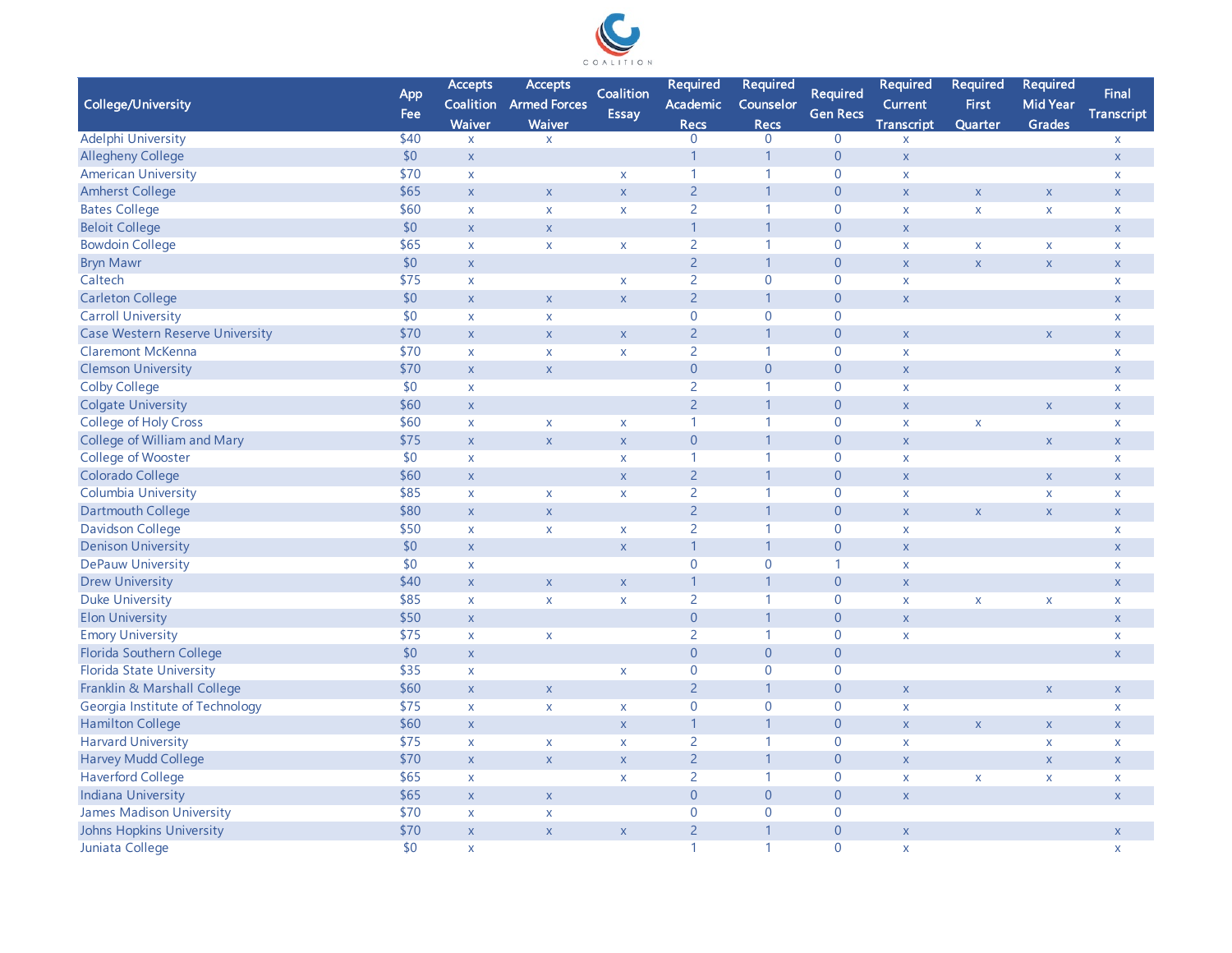

| <b>College/University</b>          | App             | <b>Accepts</b>            | <b>Accepts</b>                | <b>Required</b><br>Coalition<br>Academic | <b>Required</b> | <b>Required</b> | <b>Required</b>  | <b>Required</b>           | <b>Required</b>    | <b>Final</b>              |                   |
|------------------------------------|-----------------|---------------------------|-------------------------------|------------------------------------------|-----------------|-----------------|------------------|---------------------------|--------------------|---------------------------|-------------------|
|                                    |                 |                           | <b>Coalition</b> Armed Forces |                                          |                 | Counselor       |                  | <b>Current</b>            | <b>First</b>       | <b>Mid Year</b>           |                   |
|                                    | Fee             | <b>Waiver</b>             | Waiver                        | <b>Essay</b>                             | <b>Recs</b>     | <b>Recs</b>     | <b>Gen Recs</b>  | <b>Transcript</b>         | <b>Quarter</b>     | Grades                    | <b>Transcript</b> |
| Kenyon College                     | $\overline{60}$ | $\mathsf X$               | $\mathsf X$                   | $\mathsf X$                              | $\overline{1}$  | $\mathbf{1}$    | $\overline{0}$   | $\mathsf{X}$              |                    | $\mathsf X$               | $\mathsf X$       |
| <b>Knox College</b>                | \$50            | $\pmb{\mathsf{X}}$        | $\mathsf{X}$                  | $\boldsymbol{\mathsf{X}}$                | $\mathbf{1}$    | $\mathbf{1}$    | $\overline{0}$   | $\boldsymbol{\mathsf{X}}$ |                    |                           | $\mathsf{X}$      |
| La Salle University                | \$0             | $\mathsf X$               |                               | $\mathsf X$                              | $\overline{0}$  | 1               | $\mathbf{0}$     | $\mathsf X$               |                    |                           | $\mathsf X$       |
| Loyola Marymount University        | \$60            | $\mathsf X$               | $\mathsf{X}$                  |                                          | $\mathbf{0}$    | $\mathbf{1}$    | $\overline{0}$   | $\mathsf{x}$              |                    |                           | $\mathsf X$       |
| <b>Lycoming College</b>            | \$0             | $\mathsf{X}$              | $\mathsf X$                   | $\mathsf X$                              | $\overline{1}$  | $\mathbf{1}$    | $\theta$         | $\overline{\mathsf{x}}$   |                    |                           | $\mathsf X$       |
| <b>Manhattan College</b>           | \$75            | $\mathsf{X}$              |                               |                                          | $\overline{0}$  | $\mathbf{1}$    | $\overline{0}$   | $\boldsymbol{\mathsf{X}}$ |                    |                           | $\mathsf{X}$      |
| <b>Marist College</b>              | \$50            | $\mathsf X$               | $\mathsf X$                   | $\mathsf X$                              | $\mathbf{1}$    | $\mathbf{1}$    | $\boldsymbol{0}$ | $\mathsf X$               |                    |                           | $\mathsf X$       |
| <b>Mercyhurst University</b>       | \$0             | $\mathsf X$               | $\mathsf{X}$                  | $\mathsf{X}$                             | $\overline{0}$  | $\mathbf{1}$    | $\overline{0}$   | $\boldsymbol{\mathsf{X}}$ |                    |                           | $\mathsf X$       |
| <b>Michigan State University</b>   | \$65            | $\mathsf X$               | $\mathsf{X}$                  |                                          | $\overline{0}$  | $\overline{0}$  | $\overline{0}$   | $\overline{\mathsf{x}}$   |                    |                           | $\mathsf X$       |
| <b>Middlebury College</b>          | \$65            | $\pmb{\times}$            | $\mathsf X$                   | $\mathsf X$                              | $\overline{2}$  | 1               | $\overline{0}$   | $\pmb{\times}$            | $\pmb{\mathsf{X}}$ | $\mathsf X$               | $\mathsf X$       |
| Mount Holyoke College              | \$60            | $\mathsf X$               | $\mathsf X$                   |                                          | $\overline{c}$  | $\mathbf{1}$    | $\boldsymbol{0}$ | $\overline{\mathsf{x}}$   |                    | $\mathsf X$               |                   |
| North Carolina State University    | \$85            | $\pmb{\mathsf{X}}$        |                               | $\mathsf X$                              | $\overline{0}$  | $\mathbf 0$     | $\overline{0}$   | $\mathsf{x}$              |                    | $\mathsf{X}$              | $\mathsf X$       |
| <b>North Central College</b>       | \$25            | $\mathsf{X}$              |                               |                                          | $\overline{0}$  | $\overline{0}$  | $\theta$         |                           |                    |                           | $\mathsf X$       |
| Northeastern University            | \$75            | $\pmb{\mathsf{X}}$        | $\mathsf{X}$                  | $\mathsf{X}$                             | 1               | 1               | $\overline{0}$   | $\boldsymbol{\mathsf{X}}$ |                    |                           | $\mathsf X$       |
| Northwestern University            | \$75            | $\mathsf X$               |                               | $\mathsf X$                              | $\mathbf{1}$    | $\mathbf{1}$    | $\overline{0}$   | $\overline{\mathsf{x}}$   |                    |                           | $\mathsf X$       |
| <b>Oberlin College</b>             | \$0             | $\mathsf X$               | $\mathsf X$                   | $\mathsf{X}$                             | $\overline{2}$  | $\mathbf{1}$    | $\overline{0}$   | $\boldsymbol{\mathsf{X}}$ |                    | $\mathsf X$               | $\mathsf X$       |
| Olin College                       | \$85            | $\mathsf X$               | $\mathsf{X}$                  | $\mathsf{X}$                             | $\overline{2}$  | $\mathbf{1}$    | $\overline{0}$   | $\mathsf X$               | $\mathsf X$        |                           | $\mathsf X$       |
| Pennsylvania State University      | \$65            | $\mathsf X$               |                               |                                          | $\overline{0}$  | $\overline{0}$  | $\overline{0}$   |                           |                    |                           |                   |
| Pomona College                     | \$70            | $\mathsf X$               | $\mathsf X$                   |                                          | $\overline{2}$  | $\mathbf{1}$    | $\overline{0}$   | $\mathsf X$               | $\mathsf X$        | $\mathsf X$               | $\mathsf X$       |
| <b>Princeton University</b>        | \$70            | $\boldsymbol{\mathsf{X}}$ |                               | $\mathsf{X}$                             | $\overline{2}$  | $\mathbf{1}$    | $\overline{0}$   | $\boldsymbol{\mathsf{X}}$ |                    | $\boldsymbol{\mathsf{X}}$ | $\mathsf X$       |
| <b>Purdue University</b>           | \$60            | $\overline{\mathsf{x}}$   |                               | $\mathsf X$                              | $\overline{0}$  | $\overline{0}$  | $\theta$         |                           |                    |                           | $\mathsf X$       |
| Ramapo College of New Jersey       | \$65            | $\mathsf X$               | $\mathsf X$                   | $\mathsf X$                              | $\overline{0}$  | $\mathbf 0$     | -1               | $\pmb{\times}$            |                    |                           | $\mathsf X$       |
| <b>Reed College</b>                | \$0             | $\mathsf X$               |                               |                                          | $\overline{2}$  | 1               | $\mathbf{0}$     | $\overline{\mathsf{x}}$   |                    | $\mathsf{X}$              | $\mathsf X$       |
| Rensselaer Polytechnic Institute   | \$70            | $\mathsf X$               |                               | $\mathsf X$                              | $\overline{0}$  | $\pmb{0}$       | $\mathbf{1}$     | $\mathsf{x}$              | $\mathsf X$        | $\mathsf X$               | $\mathsf X$       |
| <b>Rice University</b>             | \$75            | $\mathsf X$               |                               | $\mathsf X$                              | $\overline{2}$  | $\mathbf{1}$    | $\theta$         | $\overline{\mathsf{x}}$   |                    | $\mathsf{X}$              | $\mathsf X$       |
| <b>Rollins College</b>             | \$50            | $\mathsf X$               | $\mathsf{X}$                  |                                          | $\overline{0}$  | $\mathbf{1}$    | $\overline{0}$   | $\mathsf{x}$              |                    |                           | $\mathsf{X}$      |
| <b>Rutgers University</b>          | \$70            | $\mathsf X$               | $\mathsf X$                   |                                          | $\overline{0}$  | $\overline{0}$  | $\boldsymbol{0}$ |                           |                    |                           |                   |
| <b>Rutgers University - Newark</b> | \$70            | $\pmb{\mathsf{X}}$        |                               |                                          | $\mathbf{0}$    | $\mathbf{0}$    | $\overline{0}$   |                           |                    |                           |                   |
| <b>Saint Michael's College</b>     | \$50            | $\mathsf X$               | $\mathsf X$                   | $\mathsf{X}$                             | $\overline{0}$  | $\overline{0}$  | $\theta$         |                           |                    |                           |                   |
| <b>Skidmore College</b>            | \$60            | $\pmb{\times}$            |                               | $\mathsf X$                              | $\overline{2}$  | 1               | $\overline{0}$   | $\pmb{\mathsf{X}}$        |                    |                           |                   |
| <b>Smith College</b>               | \$0             | $\mathsf X$               |                               | $\mathsf X$                              | $\overline{2}$  | $\mathbf{1}$    | $\overline{0}$   | $\overline{\mathsf{x}}$   |                    | $\mathsf X$               | $\mathsf X$       |
| Southern Methodist University      | \$60            | $\mathsf X$               |                               | $\mathsf{x}$                             | $\mathbf{0}$    | $\mathbf{1}$    | $\overline{0}$   | $\mathsf{x}$              |                    |                           | $\mathsf X$       |
| St. Mary's University              | \$0             | $\mathsf X$               | $\mathsf X$                   | $\mathsf{X}$                             | $\overline{0}$  | $\overline{0}$  | $\theta$         | $\mathsf X$               |                    |                           | $\mathsf X$       |
| St. Olaf College                   | \$0             | $\mathsf X$               |                               | $\mathsf X$                              | 1               | $\pmb{0}$       | $\overline{0}$   | $\pmb{\times}$            |                    |                           | $\mathsf{X}$      |
| <b>Stanford University</b>         | \$90            | $\mathsf X$               | $\mathsf X$                   | $\mathsf X$                              | $\overline{2}$  | $\mathbf{1}$    | $\overline{0}$   | $\mathsf X$               |                    | $\mathsf X$               | $\mathsf X$       |
| <b>Stetson University</b>          | \$50            | $\mathsf X$               |                               |                                          | $\overline{0}$  | $\mathbf{0}$    | $\overline{0}$   |                           |                    |                           |                   |
| <b>Stony Brook University</b>      | \$50            | $\mathsf{X}$              |                               | $\mathsf{X}$                             | $\mathbf{1}$    | $\overline{0}$  | $\boldsymbol{0}$ | $\mathsf X$               |                    |                           | $\mathsf{X}$      |
| <b>SUNY Binghamton University</b>  | \$50            | $\mathsf X$               |                               | $\mathsf{X}$                             | $\mathbf 0$     | $\mathbf{1}$    | $\mathbf 0$      | $\boldsymbol{\mathsf{X}}$ |                    |                           |                   |
| <b>SUNY Geneseo</b>                | \$50            | $\overline{\mathsf{x}}$   |                               | $\mathsf X$                              |                 | $\overline{0}$  | $\mathbf{0}$     | $\mathsf X$               |                    |                           | $\mathsf X$       |
| Susquehanna University             | \$0             | $\boldsymbol{\mathsf{X}}$ | $\boldsymbol{X}$              |                                          | $\overline{0}$  | 1               | $\mathbf 0$      | X                         |                    |                           | $\mathsf{X}$      |
| <b>Swarthmore College</b>          | \$60            | $\overline{X}$            | $\mathsf X$                   | $\mathsf X$                              | $\overline{2}$  | $\mathbf{1}$    | $\overline{0}$   | $\overline{\mathsf{x}}$   |                    | $\mathsf{X}$              | $\mathsf X$       |
|                                    |                 |                           |                               |                                          |                 |                 |                  |                           |                    |                           |                   |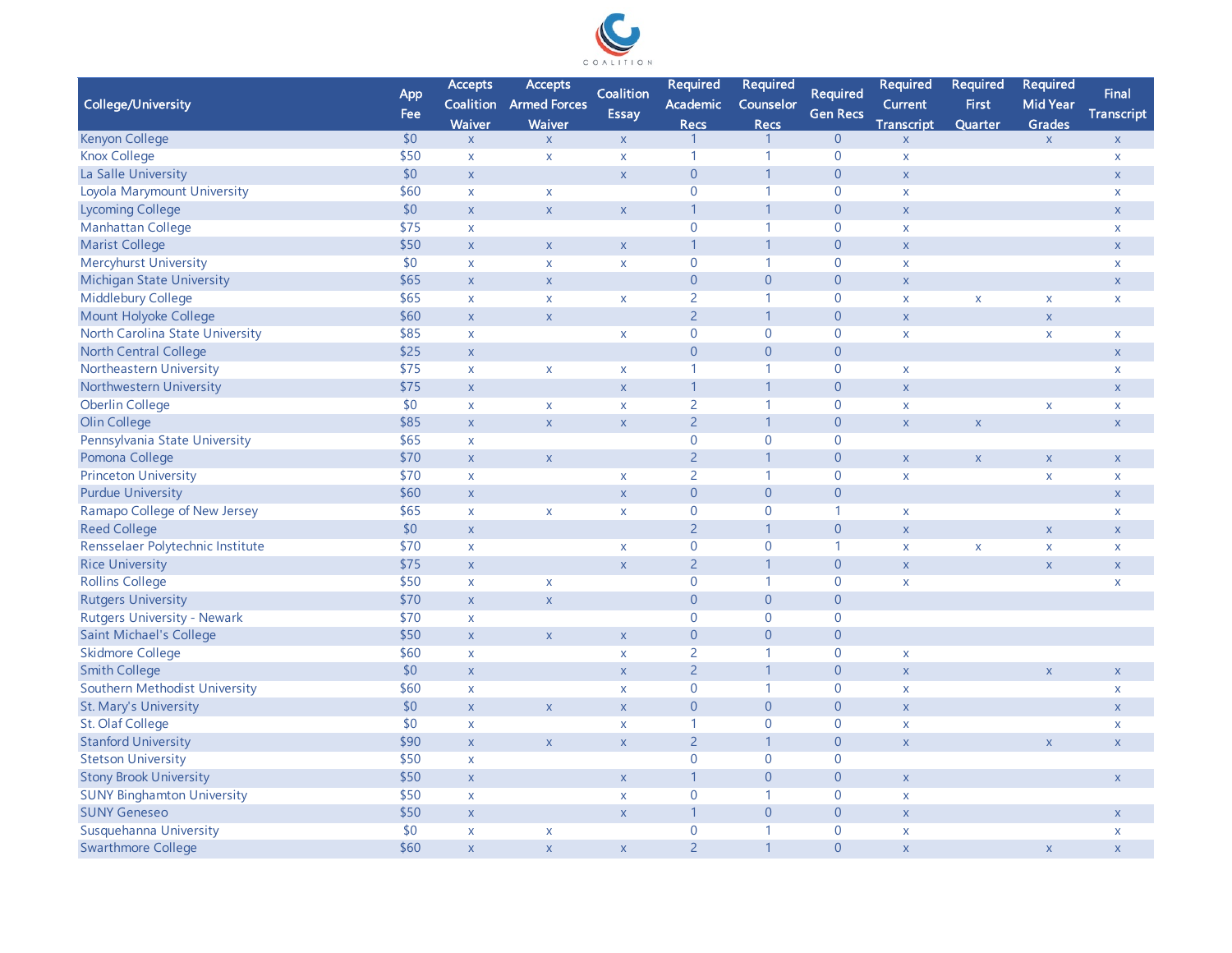

|                                                       | App             | <b>Accepts</b>                                | <b>Accepts</b>                  | Coalition          | <b>Required</b>  | <b>Required</b>             | Required                         | <b>Required</b>                           | <b>Required</b> | <b>Required</b>    | Final                             |
|-------------------------------------------------------|-----------------|-----------------------------------------------|---------------------------------|--------------------|------------------|-----------------------------|----------------------------------|-------------------------------------------|-----------------|--------------------|-----------------------------------|
| <b>College/University</b>                             | Fee             |                                               | <b>Coalition</b> Armed Forces   | <b>Essay</b>       | Academic         | Counselor                   | <b>Gen Recs</b>                  | <b>Current</b>                            | <b>First</b>    | <b>Mid Year</b>    | <b>Transcript</b>                 |
| <b>Sweet Briar College</b>                            | $\overline{50}$ | Waiver                                        | Waiver                          |                    | <b>Recs</b>      | <b>Recs</b><br>$\mathbf{0}$ | $\overline{0}$                   | <b>Transcript</b>                         | Quarter         | Grades             |                                   |
| Texas A & M                                           | \$75            | $\pmb{\mathsf{X}}$<br>$\overline{\mathsf{x}}$ | $\mathsf{X}$                    |                    | $\overline{0}$   | $\overline{0}$              | $\mathbf 0$                      | $\pmb{\times}$<br>$\overline{\mathsf{x}}$ |                 |                    | $\mathsf X$                       |
| The Ohio State University                             | \$60            |                                               |                                 |                    | $\overline{0}$   | $\mathbf{0}$                | $\overline{0}$                   | $\mathsf X$                               |                 |                    | $\mathsf X$                       |
| The University of Oklahoma                            | \$40            | $\pmb{\mathsf{X}}$<br>$\bar{\mathbf{x}}$      |                                 | $\mathsf X$        | $\boldsymbol{0}$ | $\boldsymbol{0}$            | $\bf 0$                          | $\mathsf X$                               |                 |                    | $\pmb{\mathsf{X}}$<br>$\mathsf X$ |
| The University of Texas at Austin                     | \$0             | $\pmb{\mathsf{X}}$                            | $\boldsymbol{\mathsf{X}}$       |                    | $\mathbf{0}$     | $\overline{0}$              | $\overline{0}$                   | $\boldsymbol{\mathsf{X}}$                 |                 |                    |                                   |
| The University of Vermont and State Agricultural Coll | \$55            | $\mathsf X$                                   |                                 |                    | $\overline{0}$   | 1                           | $\overline{0}$                   | $\overline{\mathsf{x}}$                   |                 |                    | $\mathsf X$                       |
| <b>Trinity University</b>                             | \$0             | $\pmb{\times}$                                | $\mathsf X$                     | $\mathsf{X}$       | $\mathbf{1}$     | 1                           | $\overline{0}$                   | $\pmb{\mathsf{X}}$                        |                 |                    | $\mathsf X$                       |
| <b>Tufts University</b>                               | \$75            | $\overline{\mathsf{x}}$                       |                                 | $\overline{X}$     | $\mathbf{1}$     | $\mathbf{1}$                | $\boldsymbol{0}$                 | $\overline{\mathsf{x}}$                   |                 |                    | $\mathsf X$                       |
| <b>Union College</b>                                  | $\overline{50}$ | $\pmb{\mathsf{X}}$                            |                                 | $\mathsf{x}$       | $\mathbf{1}$     | 1                           | $\overline{0}$                   | $\boldsymbol{\mathsf{X}}$                 | $\mathsf{X}$    | $\mathsf{X}$       | $\mathsf X$                       |
| University at Buffalo                                 | \$50            | $\mathsf X$                                   |                                 | $\mathsf X$        | $\overline{0}$   | $\overline{0}$              | $\mathbf{1}$                     | $\overline{\mathsf{x}}$                   |                 |                    | $\mathsf X$                       |
| University of Arizona                                 | \$80            | $\pmb{\mathsf{X}}$                            | $\mathsf X$                     |                    | $\overline{0}$   | $\mathbf 0$                 | $\overline{0}$                   |                                           |                 |                    | $\mathsf X$                       |
| University of Chicago                                 | \$75            | $\overline{X}$                                |                                 |                    | $\overline{2}$   | $\mathbf{1}$                | $\overline{0}$                   | $\mathsf{X}$                              |                 | $\mathsf X$        | $\mathsf{X}$                      |
| <b>University of Connecticut</b>                      | \$80            | $\mathsf{x}$                                  |                                 | $\mathsf{x}$       | $\overline{0}$   | $\overline{0}$              | $\overline{0}$                   | $\mathsf{x}$                              |                 |                    | $\mathsf{X}$                      |
| <b>University of Delaware</b>                         | \$75            | $\mathsf X$                                   | $\boldsymbol{X}$<br>$\mathsf X$ |                    | $\mathbf{1}$     | 1                           | $\overline{0}$                   | $\overline{\mathsf{x}}$                   |                 | $\mathsf X$        | $\mathsf X$                       |
| University of Florida                                 | \$35            | $\pmb{\mathsf{X}}$                            | $\mathsf{X}$                    |                    | $\mathbf{0}$     | $\overline{0}$              | $\mathbf{0}$                     |                                           |                 |                    |                                   |
| University of Georgia                                 | \$70            | $\mathsf X$                                   |                                 | $\mathsf X$        | $\overline{0}$   | 1                           | $\overline{0}$                   | $\mathsf{x}$                              |                 |                    |                                   |
| University of Illinois                                | \$50            | $\mathsf X$                                   |                                 |                    | $\mathbf{0}$     | $\overline{0}$              | $\overline{0}$                   |                                           |                 |                    |                                   |
| University of Iowa                                    | \$40            | $\mathsf X$                                   | $\mathsf{X}$<br>$\mathsf X$     |                    | $\boldsymbol{0}$ | $\boldsymbol{0}$            | $\boldsymbol{0}$                 |                                           |                 |                    |                                   |
| University of Kentucky                                | \$50            | $\mathsf X$                                   |                                 |                    | $\mathbf{0}$     | $\Omega$                    | $\overline{0}$                   |                                           |                 |                    | $\mathsf X$                       |
| University of Mary Washington                         |                 |                                               | $\mathsf X$                     |                    | $\mathbf{1}$     | $\boldsymbol{0}$            | $\boldsymbol{0}$                 | $\boldsymbol{\mathsf{X}}$                 |                 | $\pmb{\mathsf{X}}$ | $\mathsf X$                       |
| <b>University of Maryland</b>                         | \$50<br>\$75    | $\mathsf X$                                   |                                 |                    | $\mathbf{1}$     | $\mathbf{1}$                | $\overline{0}$                   | $\mathsf X$                               |                 |                    | $\mathsf X$                       |
| <b>University of Michigan</b>                         | \$75            | $\mathsf X$                                   | $\mathsf X$                     |                    | $\mathbf{1}$     | $\mathbf{1}$                | $\overline{0}$                   | $\pmb{\times}$                            |                 |                    | $\mathsf X$                       |
| <b>University of Minnesota Twin Cities</b>            | \$55            | $\overline{X}$                                | $\mathsf X$                     | $\mathsf X$        | $\overline{0}$   | $\overline{0}$              | $\overline{0}$                   | $\overline{\mathsf{x}}$                   |                 |                    | $\mathsf X$                       |
| <b>University of New Hampshire</b>                    | \$0             | $\boldsymbol{\mathsf{x}}$                     |                                 |                    | $\overline{0}$   | 1                           | $\boldsymbol{0}$                 |                                           |                 |                    |                                   |
|                                                       |                 | $\mathsf X$                                   | $\mathsf X$                     |                    | $\mathbf{0}$     |                             |                                  | $\mathsf X$                               |                 | $\overline{X}$     | $\mathsf X$                       |
| <b>University of New Mexico</b>                       | \$25<br>\$75    | $\pmb{\mathsf{X}}$                            |                                 |                    |                  | $\mathbf 0$<br>1            | $\overline{0}$                   |                                           |                 |                    |                                   |
| <b>University of Notre Dame</b>                       | \$65            | $\mathsf X$                                   | $\mathsf{x}$                    |                    | $\overline{0}$   | $\overline{0}$              | $\overline{0}$<br>$\overline{0}$ | $\mathsf X$                               |                 | $\mathsf X$        | $\mathsf{X}$                      |
| <b>University of Oregon</b>                           |                 | $\mathsf{x}$                                  |                                 |                    | $\overline{2}$   | $\mathbf{1}$                |                                  |                                           |                 |                    |                                   |
| University of Pennsylvania                            | \$75            | $\mathsf X$                                   | $\mathsf X$                     | $\mathsf X$        | $\overline{0}$   | $\overline{0}$              | $\overline{0}$                   | $\mathsf X$                               |                 | $\mathsf X$        | $\mathsf X$                       |
| <b>University of Pittsburgh</b>                       | \$55            | $\mathsf X$                                   |                                 |                    |                  |                             | $\overline{0}$                   |                                           |                 |                    | $\mathsf X$                       |
| <b>University of Richmond</b>                         | \$50            | $\mathsf X$                                   |                                 | $\mathsf{X}$       | $\overline{0}$   | $\mathbf{1}$                | $\boldsymbol{0}$                 | $\mathsf{X}$                              | $\mathsf X$     | $\mathsf X$        | $\mathsf{X}$                      |
| <b>University of Rochester</b>                        | \$50            | $\mathsf X$                                   | $\mathsf X$                     | $\mathsf{x}$       | $\mathbf{1}$     | $\mathbf{1}$                | $\overline{0}$                   | $\mathsf{x}$                              |                 | $\mathsf{x}$       | $\pmb{\mathsf{X}}$                |
| University of South Carolina                          | \$65            | $\mathsf X$                                   |                                 |                    | $\overline{0}$   | $\overline{0}$              | $\overline{0}$                   |                                           |                 |                    | $\mathsf X$                       |
| University of South Florida-Main Campus               | \$30            | $\mathsf{x}$                                  | $\mathsf{X}$                    |                    | $\mathbf{0}$     | $\overline{0}$              | $\overline{0}$                   |                                           |                 |                    | $\mathsf X$                       |
| University of Tampa                                   | \$40            | $\mathsf X$                                   | $\mathsf X$                     | $\mathsf X$        | $\overline{0}$   | $\overline{0}$              | $\overline{0}$                   | $\mathsf X$                               |                 |                    | $\mathsf X$                       |
| University of Virginia                                | \$70            | $\pmb{\times}$                                | $\mathsf X$                     | $\mathsf X$        | 1                | $\mathbf{1}$                | $\mathbf 0$                      | $\overline{\mathsf{x}}$                   |                 | $\pmb{\times}$     | $\mathsf X$                       |
| University of Washington                              | \$80            | $\mathsf X$                                   |                                 | $\bar{\mathsf{X}}$ | $\overline{0}$   | $\overline{0}$              | $\overline{0}$                   |                                           |                 |                    |                                   |
| University of Washington-Bothell Campus               | \$60            | $\mathsf X$                                   |                                 |                    | $\overline{0}$   | $\overline{0}$              | $\overline{0}$                   |                                           |                 |                    | $\mathsf{X}$                      |
| Vanderbilt                                            | \$50            | $\overline{X}$                                |                                 | $\mathsf X$        | $\overline{2}$   | $\mathbf{1}$                | $\boldsymbol{0}$                 | $\mathsf X$                               |                 |                    | $\mathsf X$                       |
| <b>Vassar College</b>                                 | \$65            | $\pmb{\mathsf{X}}$                            | $\mathsf X$                     | $\mathsf{X}$       | $\mathbf{1}$     | $\mathbf{1}$                | $\overline{0}$                   | $\pmb{\mathsf{X}}$                        | $\mathsf X$     | $\mathsf X$        | $\pmb{\mathsf{X}}$                |
| Virginia Polytechnic Institute and State University   | \$60            | $\mathsf X$                                   | $\mathsf X$                     |                    | $\boldsymbol{0}$ | $\boldsymbol{0}$            | $\overline{0}$                   |                                           |                 |                    | $\boldsymbol{\mathsf{X}}$         |
| <b>Wake Forest</b>                                    | \$65            | $\mathsf X$                                   | $\mathsf{X}$                    | $\mathsf X$        | 1                | $\mathbf{1}$                | $\overline{0}$                   | $\mathsf X$                               |                 | $\mathsf{X}$       | $\mathsf X$                       |